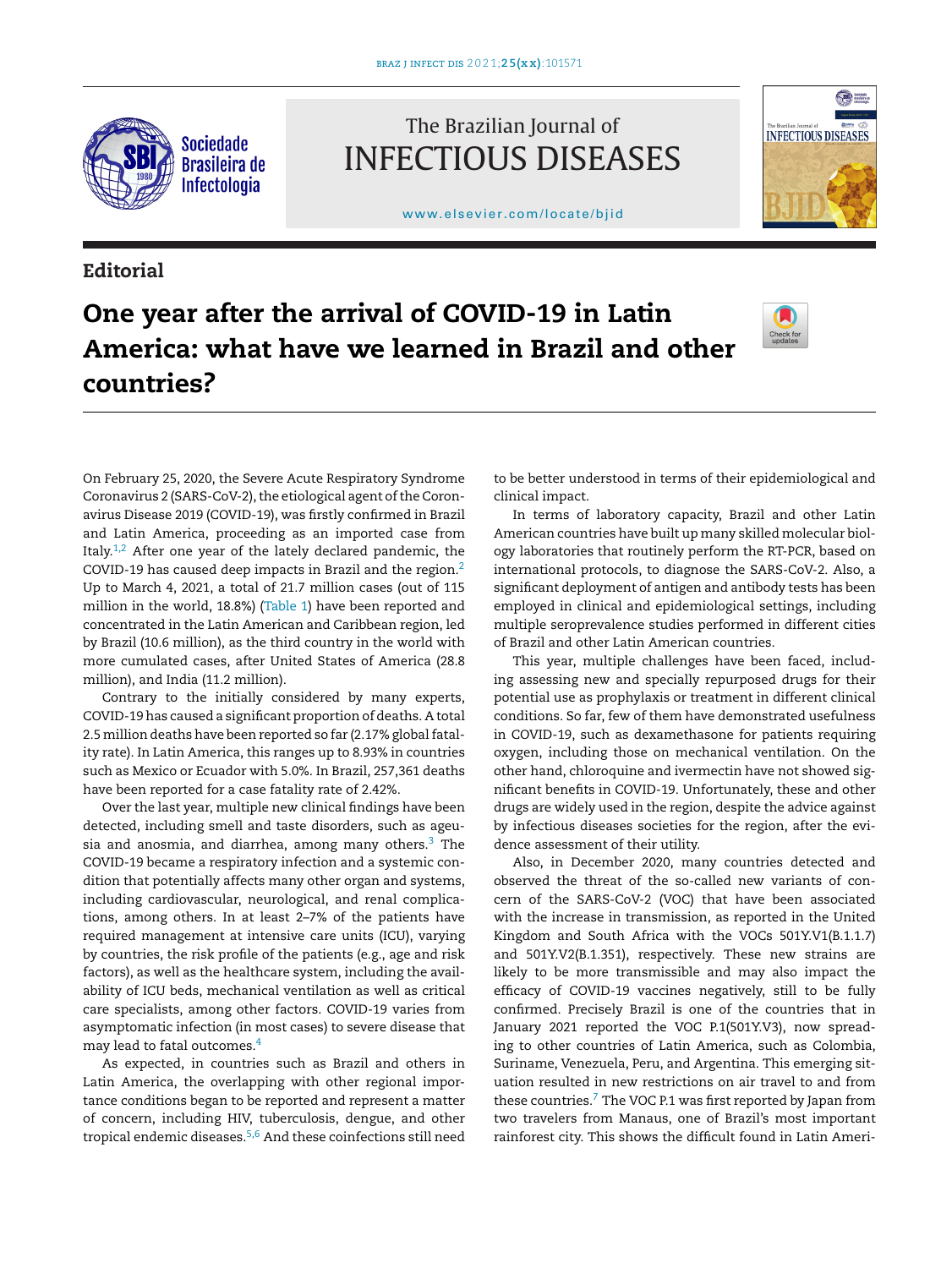| Subregion                 | Country/territory      | Cases      | Deaths       | Recovered  | CFR% | Subregion               | Country/territory                  | Cases      | Deaths              | Recovered  | CFR% |
|---------------------------|------------------------|------------|--------------|------------|------|-------------------------|------------------------------------|------------|---------------------|------------|------|
| North America             | Mexico                 | 2,097,194  | 187,187      | 1,645,312  | 8.93 | Caribbean and           | Bermuda                            | 713        | 12                  | 684        | 1.68 |
| Central America           | Guatemala              | 175,411    | 6412         | 162,398    | 3.66 | Atlantic Ocean          | Guadeloupe                         | 9968       | 164                 | 2242       | 1.65 |
|                           | Nicaragua              | 5176       | 174          | 4958       | 3.36 | Islands                 | Sint Maarten                       | 2061       | 27                  | 2007       | 1.31 |
|                           | El Salvador            | 60,491     | 1878         | 56,339     | 3.10 |                         | Dominican<br>Republic (the)        | 240,773    | 3130                | 193,433    | 1.30 |
|                           | Belize                 | 12,320     | 314          | 11,870     | 2.55 |                         | Barbados                           | 3140       | 36                  | 2552       | 1.15 |
|                           | Honduras               | 171,758    | 4187         | 66,903     | 2.44 |                         | Saint Lucia                        | 3779       | 37                  | 3067       | 0.98 |
|                           | Panama                 | 342,019    | 5871         | 328,100    | 1.72 |                         | Bonaire                            | 424        | $\overline{4}$      | 395        | 0.94 |
|                           | Costa Rica             | 205,514    | 2820         | 183,911    | 1.37 |                         | Aruba                              | 7938       | 74                  | 7695       | 0.93 |
|                           | Subregion              | 972,689    | 21,656       | 814,479    | 2.23 |                         | Virgin Islands<br>(US)             | 2695       | 25                  | 2539       | 0.93 |
| South America             | Ecuador                | 289,472    | 15,921       | 247,898    | 5.50 |                         | Saint Martin                       | 1554       | 12                  | 598        | 0.77 |
|                           | <b>Bolivia</b>         | 250,557    | 11,703       | 194,370    | 4.67 |                         | Martinique                         | 6746       | 45                  | 98         | 0.67 |
|                           | Peru                   | 1,338,297  | 46,894       | 1,244,029  | 3.50 |                         | Grenada                            | 151        | $\mathbf{1}$        | 147        | 0.66 |
|                           | Colombia               | 2,259,599  | 59,972       | 2,156,057  | 2.65 |                         | Turks and<br>Caicos                | 2115       | 14                  | 1876       | 0.66 |
|                           | Chile                  | 835,552    | 20,704       | 790,528    | 2.48 |                         | Virgin Islands<br>(UK)             | 153        | $\mathbf{1}$        | 152        | 0.65 |
|                           | Argentina              | 2,126,531  | 52,453       | 1,921,589  | 2.47 |                         | Cuba                               | 52,501     | 333                 | 47,626     | 0.63 |
|                           | <b>Brazil</b>          | 10,646,926 | 257,361      | 9,527,173  | 2.42 |                         | French<br>Guiana                   | 16,627     | 85                  | 9995       | 0.51 |
|                           | Paraguay               | 161,530    | 3218         | 135,373    | 1.99 |                         | Saint Vincent<br>and<br>Grenadines | 1645       | 8                   | 949        | 0.49 |
|                           | Uruguay                | 59,171     | 617          | 51,365     | 1.04 |                         | Curacao                            | 4736       | 22                  | 4651       | 0.46 |
|                           | Venezuela              | 139,934    | 1353         | 132,052    | 0.97 |                         | Cayman<br>Islands                  | 447        | $\overline{2}$      | 415        | 0.45 |
|                           | Subregion              | 18,107,569 | 470,196      | 16,400,434 | 2.60 |                         | Anguilla                           | 18         | $\mathbf 0$         | 18         | 0.00 |
| Caribbean and             | Montserrat             | 20         | $\mathbf{1}$ | 11         | 5.00 |                         | Dominica                           | 144        | $\mathsf{O}\xspace$ | 130        | 0.00 |
| Atlantic Ocean<br>Islands | Antigua and<br>Barbuda | 769        | 18           | 307        | 2.34 |                         | Falkland<br>Islands                | 51         | $\mathbf 0$         | 48         | 0.00 |
|                           | Guyana                 | 8626       | 197          | 8024       | 2.28 |                         | Saba                               | 6          | $\mathbf 0$         | 6          | 0.00 |
|                           | Bahamas                | 8573       | 181          | 7398       | 2.11 |                         | Saint<br>Barthelemy                | 612        | $\overline{0}$      | 94         | 0.00 |
|                           | Puerto Rico            | 100,765    | 2048         | 91,338     | 2.03 |                         | Saint Kitts<br>and Nevis           | 41         | $\mathsf{O}\xspace$ | 40         | 0.00 |
|                           | Haiti                  | 12,536     | 250          | 9828       | 1.99 |                         | Saint Pierre<br>and Miquelon       | 24         | $\mathbf 0$         | 24         | 0.00 |
|                           | Suriname               | 8939       | 173          | 8426       | 1.94 |                         | Sint Eustatius                     | 20         | $\mathsf{O}\xspace$ | 20         | 0.00 |
|                           | Jamaica                | 24,103     | 435          | 13,745     | 1.80 |                         | Subregion                          | 531,130    | 7474                | 428,059    | 1.41 |
|                           | Trinidad and           | 7717       | 139          | 7481       | 1.80 | Total Latin America and |                                    | 21,708,582 | 686,513             | 19,288,284 | 3.16 |
|                           | Tobago                 |            |              |            |      | the Caribbean           |                                    |            |                     |            |      |

Source: https://ais.paho.org/phip/viz/COVID19Table.asp.

**2**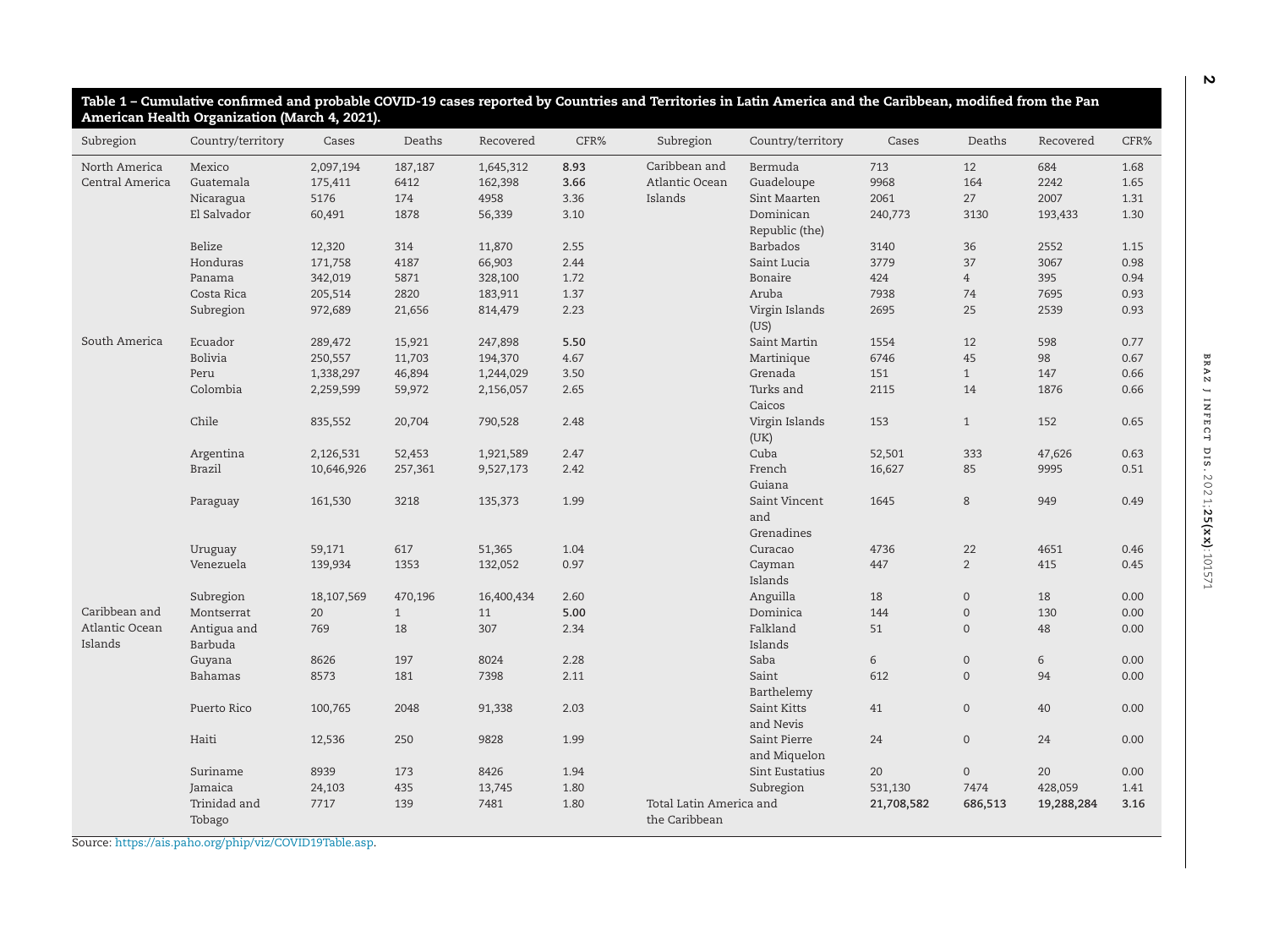

Fig. 1 - Cumulative COVID-19 vaccination doses administered per 100 people in selected countries of Latin America, up to **March 3, 2021.**

can countries, including Brazil, to genotype and identify VOC that might be spreading through the countries in the continent.

Concurrently, ending 2020/beginning 2021, multiple countries started their vaccination plans using different COVID-19 vaccines, including Brazil and most Latin American territories. In South America, more than 14.2 million doses have been applied, more than 9 million in Brazil (Fig. 1). Vaccines such as Comirnaty BNT162b2 (Pfizer/Biontech), AZD1222 (or Covishield) (AstraZeneca/Oxford), CoronaVac (formerly PiCoVacc) (Sinovac), BBIBP-CorV (Sinopharm), and Sputnik V (Gamaleya Research Institute), among many other arriving, are being used in the region, expecting favorable results, based on phase 3 and target trials already published showing high efficacy and even effectiveness for them. Still, the efficacy and effectiveness of these vaccines need to be assessed carefully under the scenario of the VOCs.<sup>7</sup>

Additionally, and not least important, as previously discussed by our group,<sup>2</sup> the political scenario has not been friendly for evidence-based decisions. That was mostly the situation in Brazil, Mexico, Argentina, Peru, and Venezuela, among others were not scientifically supported interventions recommended by high-rank stakeholders. Some of them have not broadly followed the recommendations of the World Health Organization (WHO) during the COVID-19 pandemic.<sup>2</sup> People who refuse to practice COVID-19 preventive measures, such as wearing a mask, hand hygiene, physical distance, remaining in respiratory isolation at home when affected by the disease and not participating in agglomerations are largely responsible for the critical social and effective consequences that affect our countries in Latin America.

It is known that the solution, already experienced by countries such as the USA, United Kingdom and Israel, is the

adoption of preventive measures by the entire population, together with the rapid mass vaccination of the population. Unfortunately, this target seems to be far for most Latin American countries yet.

Even with effective vaccines, multiple measures will need constant assessment and continuing use in Latin America, including selective quarantine for specific territories and periods, isolation, physical distancing, correct use of facial mask, hand washing, controlled rooms capacity, among others. Still, many work and study activities should be carried out virtually.<sup>2</sup>

Finally, the critical role played by the scientific societies, giving proper support and advice, such as the Brazilian Society of Infectious Diseases (SBI), in addition to the international organizations, such as the Pan-American Health Organization (PAHO) and the WHO, have helped to slow the number of new cases expected, define cases, detect them, and especially with the development of evidence-based clinical guidelines, appropriate clinical management, including diagnosis, treatment, and prevention. Over this first year, many lessons have been learned from different points of view. Very sadly, many colleagues and health professionals have died working in the first line, and some have survived with sequelae. Physicians in Brazil and Latin America are working hard to face the ongoing challenges of the pandemic and hopefully move into the transition to a new "normal" world that may firstly control this emerging coronavirus effectively over the course of the next few months and years, sooner than later. For the moment of proofs correction of this Editorial (March 17, 2021), Brazil reached to 11.6 million cases, becoming the second country in the world with highest cases after USA (29.5 million cases), and facing one of the worse health crises due the collapse of health services.